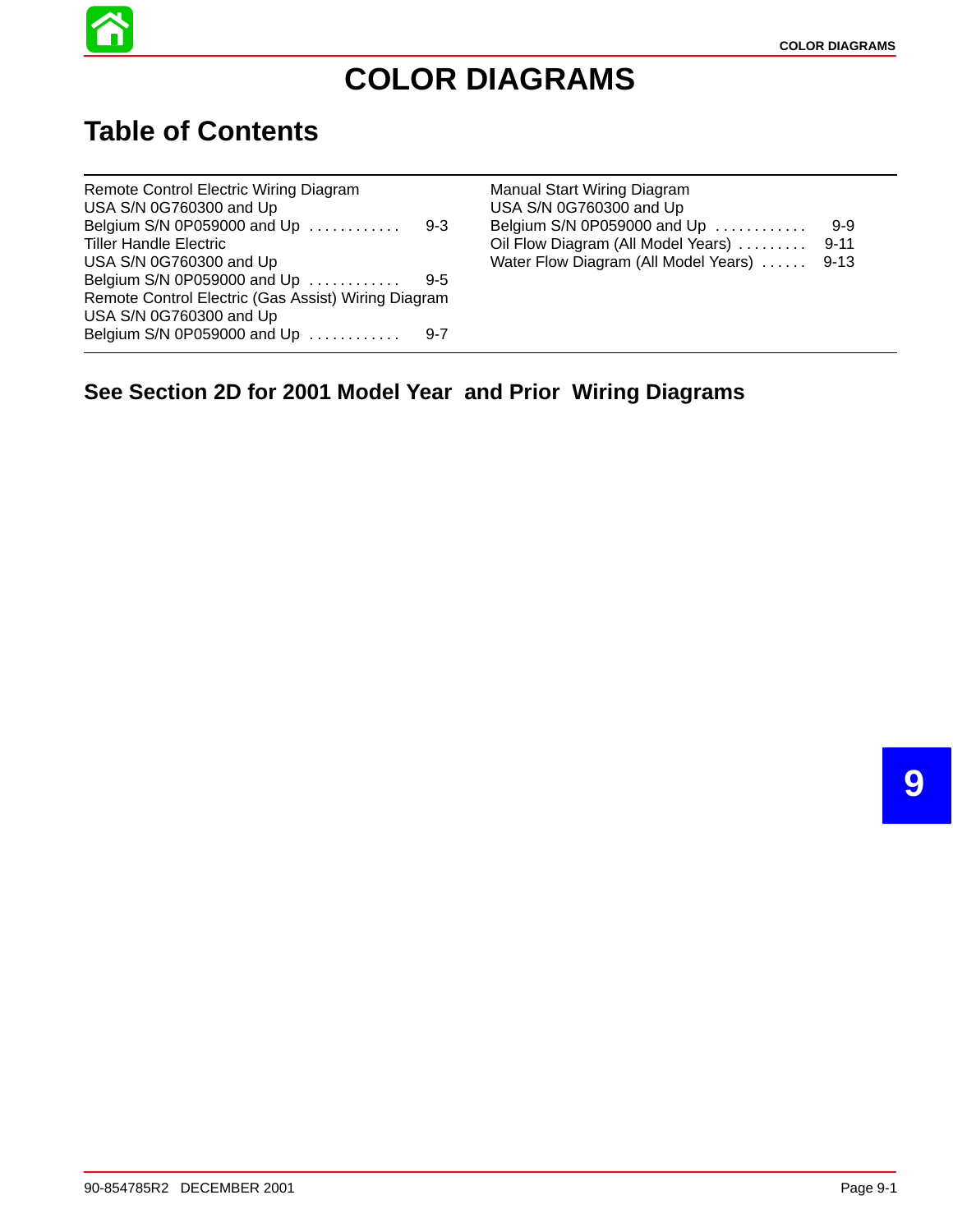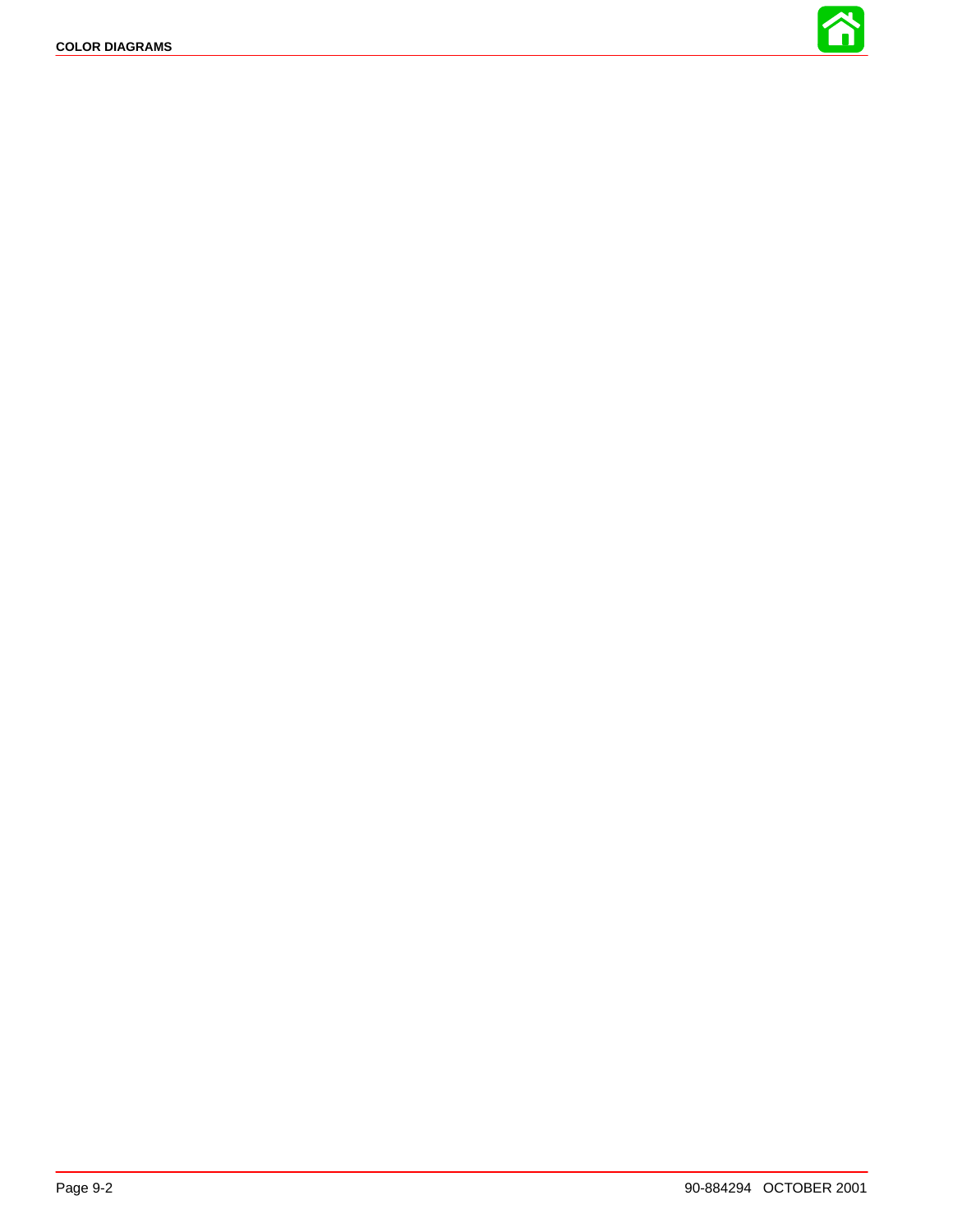

## **25 BIGFOOT (4 STROKE) REMOTE CONTROL ELECTRIC 2002 MODEL YEAR USA S/N 0G760300 AND UP BELGUIM S/N 0P059000 AND UP COLOR WIRING DIAGRAM**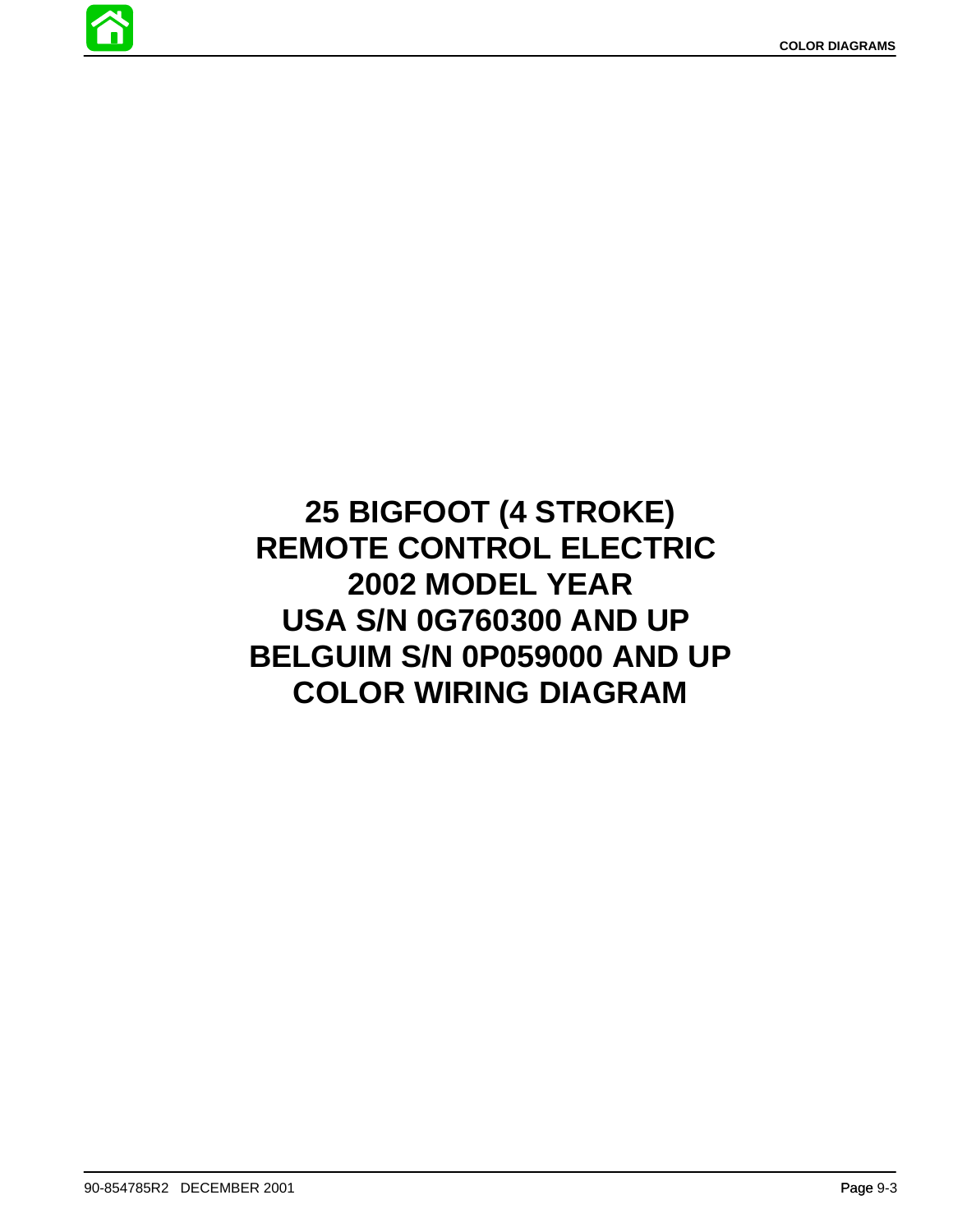

#### <span id="page-3-0"></span>**25 Bigfoot (4 Stroke) Remote Control Electric Wiring Diagram 2002 Model Year USA S/N 0G760300 and Up Belgium S/N 0P059000 and Up**

- 1. ECM
- 2. ECM 24 Pin Connector
- 3. Crank Position Sensor
- 4. Oil Pressure Switch
- 5. Diagnostic Tool Connector
- 6. Coolant Temperature Sensor
- 7. Auto Enrichener
- 8. Stator
- 9. Voltage Regulator / Rectifier
- 10. Start Solenoid
- 11. Starter
- 12. 20 Amp Fuse
- 13. Cowl Mounted Trim Switch
- 14. To Remote Trim Switch
- 15. Trim Up Relay
- 16. Trim Down Relay
- 17. To Trim Pump
- 18. To 12 Volt Battery
- 19. To Oil Pressure Lamp
- 20. To Over-Heat Lamp
- 21. Engine Harness Connector
- 22. ignition Coil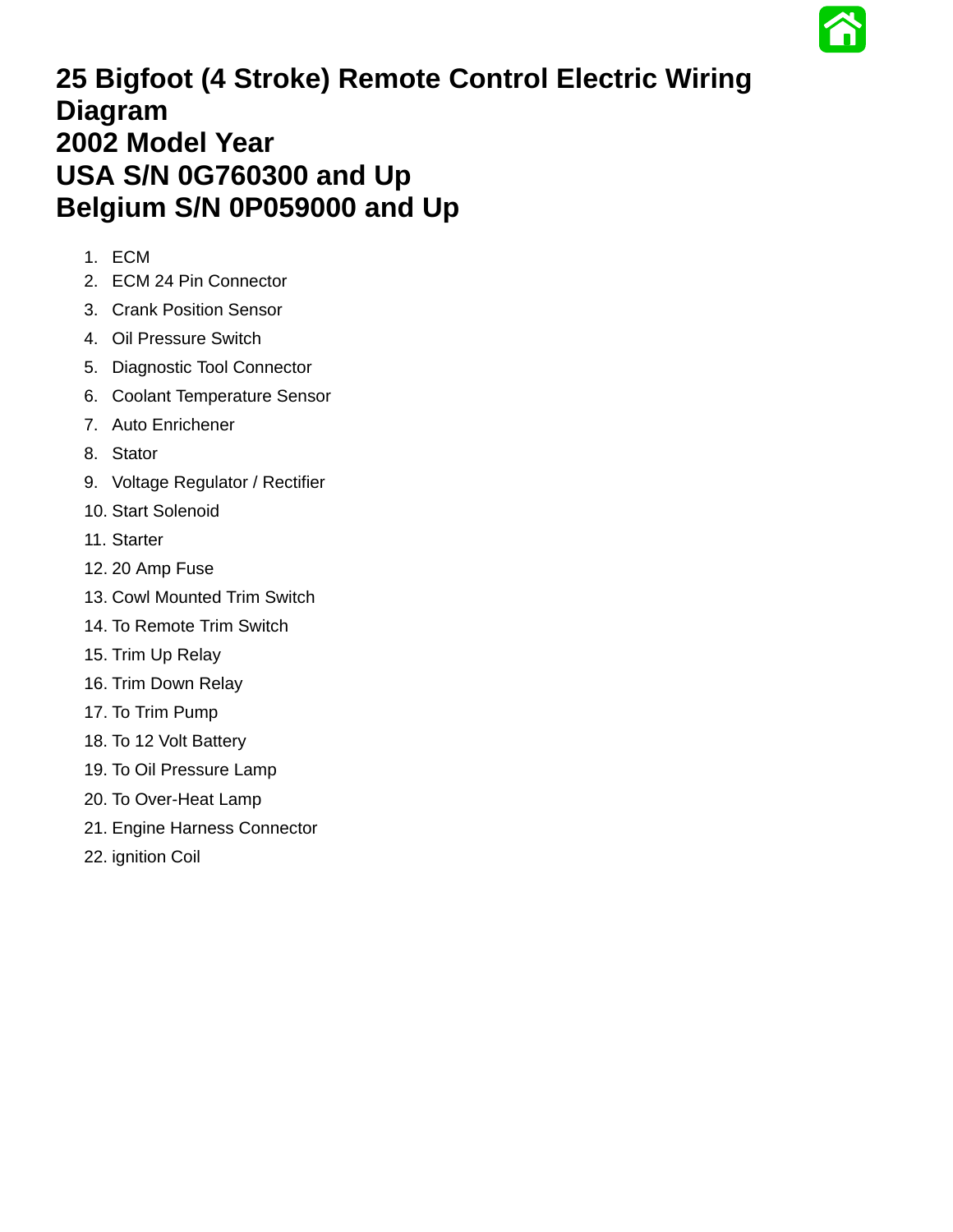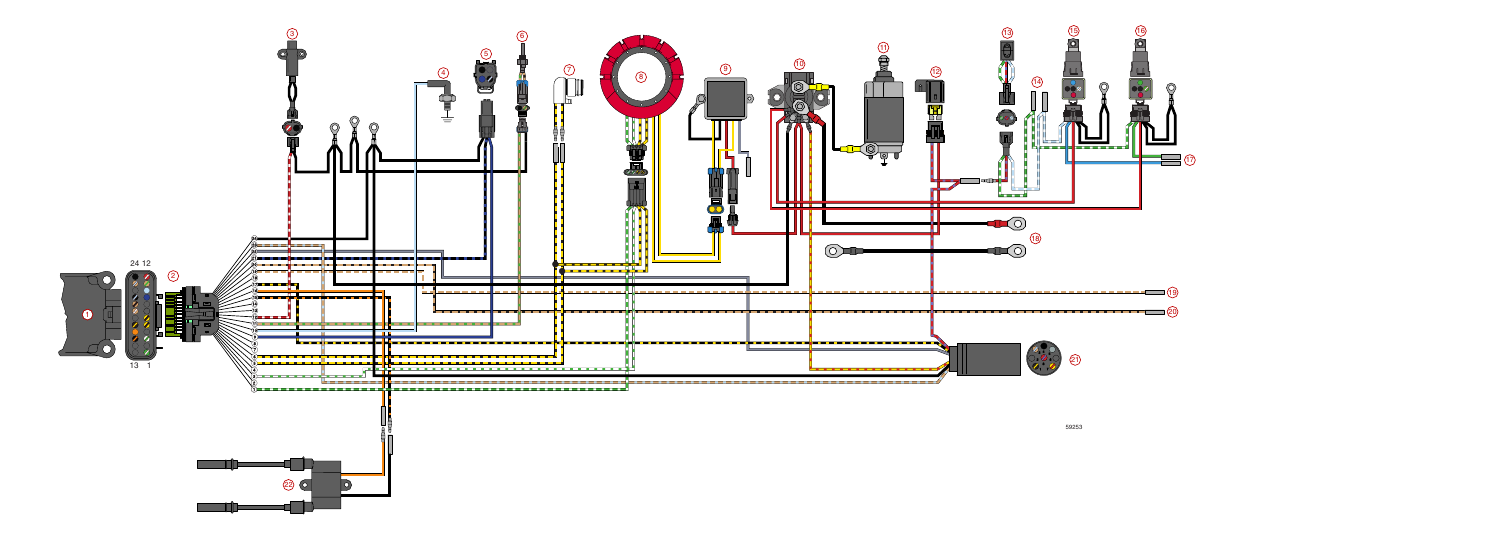

## **25 BIGFOOT (4 STROKE) TILLER HANDLE ELECTRIC 2002 MODEL YEAR USA S/N 0G760300 AND UP BELGUIM S/N 0P059000 AND UP COLOR WIRING DIAGRAM**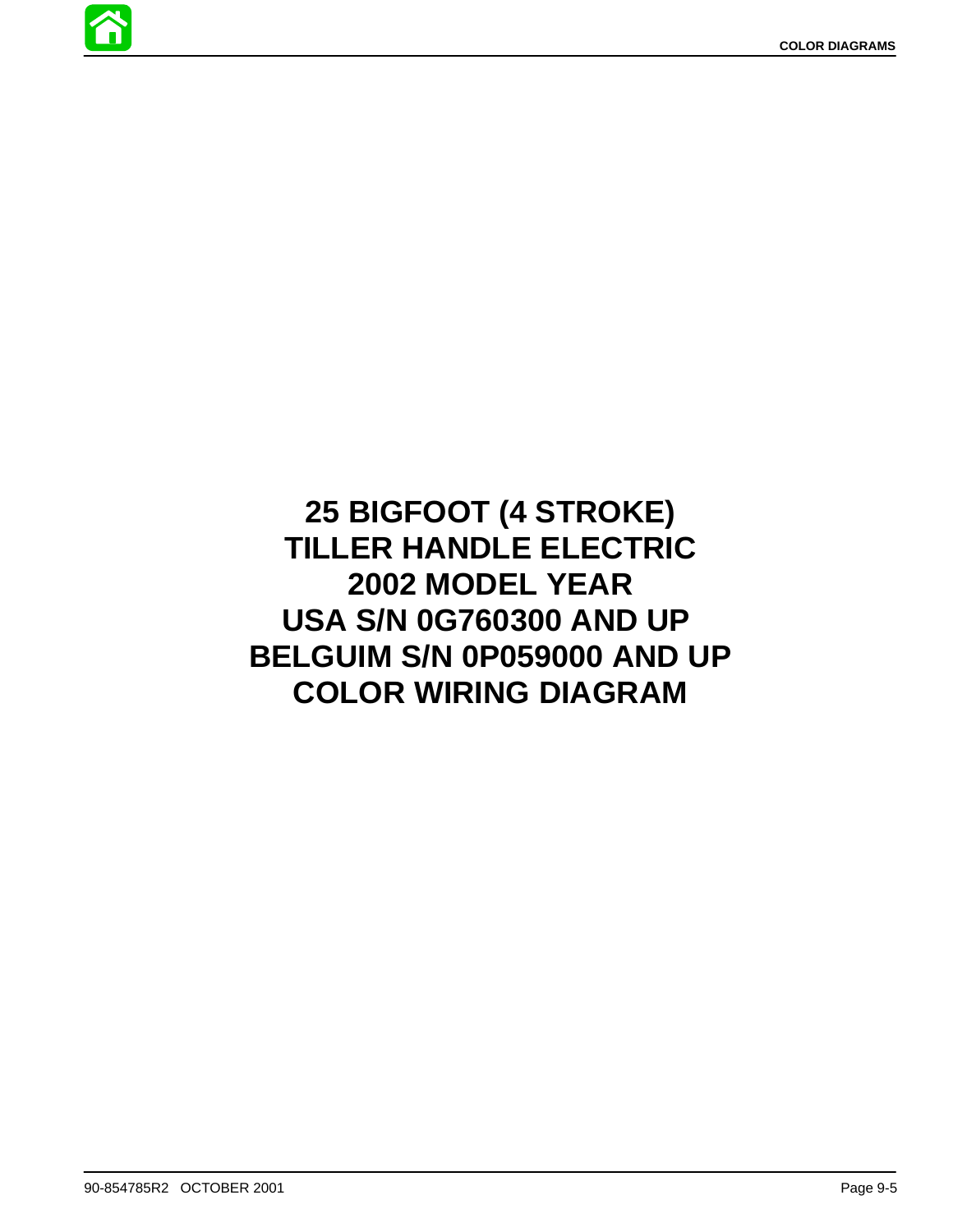### **25 Bigfoot (4 Stroke) Tiller Handle Electric Wiring Diagram 2002 Model Year USA S/N 0G760300 and Up Belgium S/N 0P059000 and Up**

- 1. ECM
- 1. ECM 24 Pin Connector
- 2. Crank Position Sensor
- 3. Oil Pressure Switch
- 4. Diagnostic Device
- 5. Coolant Temperature Sensor
- 6. Auto Enrichener
- 7. Stator
- 8. Voltage Regulator / Rectifier
- 9. Start Solenoid
- 10. Starter
- 11. 20 Amp Fuse
- 12. Cowl Mounted Trim Switch
- 13. To Remote Trim Switch
- 14. Trim Up Relay
- 15. Trim Down Relay
- 16. To Trim Pump
- 17. Battery Connectors
- 18. To Oil Pressure Lamp
- 19. To Over-Heat Lamp
- 20. Remote Control
- 21. Engine Harness Connector
- 22. Tiller Handle Harness Connector
- 23. Horn
- 24. Key Switch
- 25. Lanyard Stop Switch
- 26. Push-Button Stop Switch
- 27. Neutral Start Switch
- 28. Ignition Coil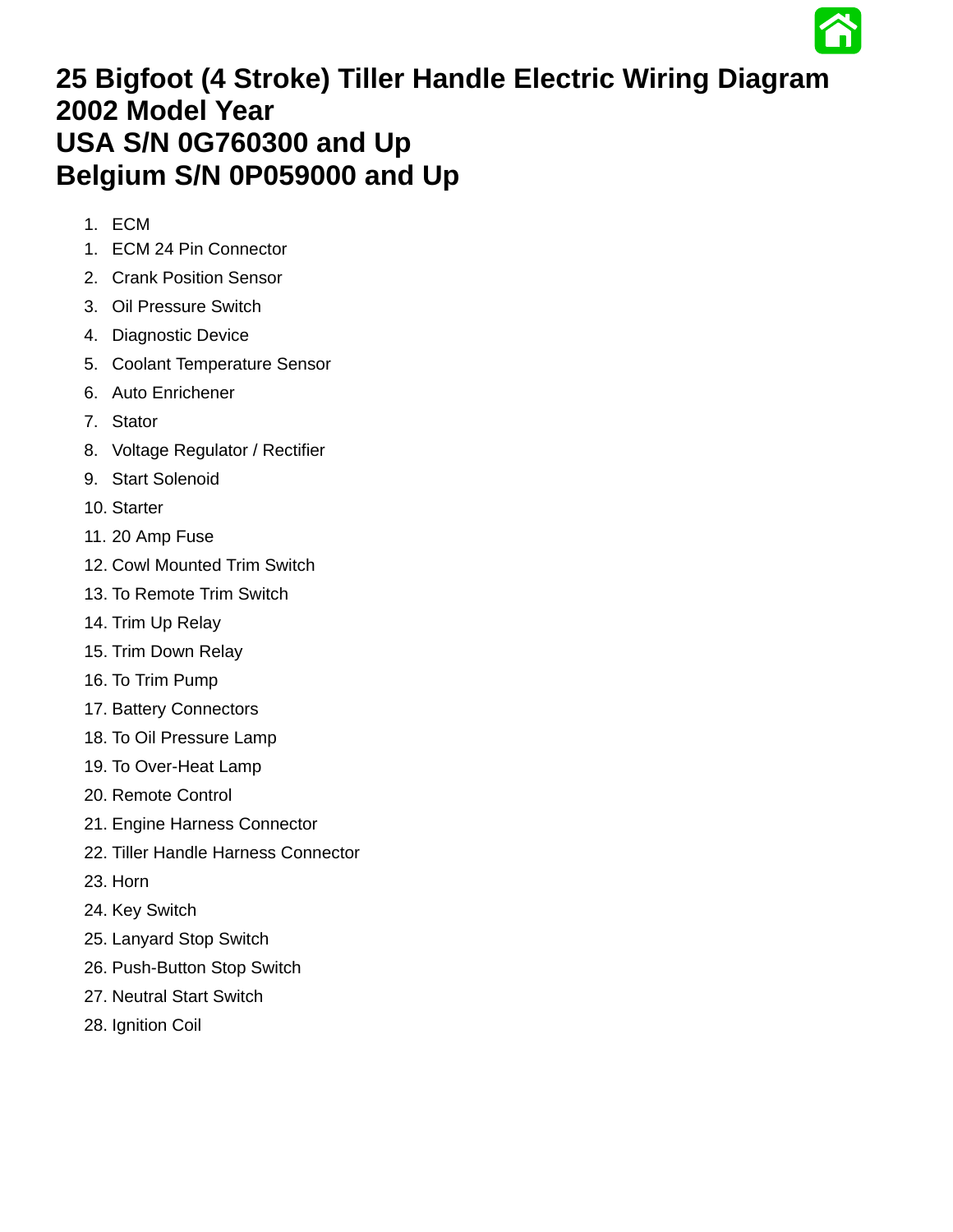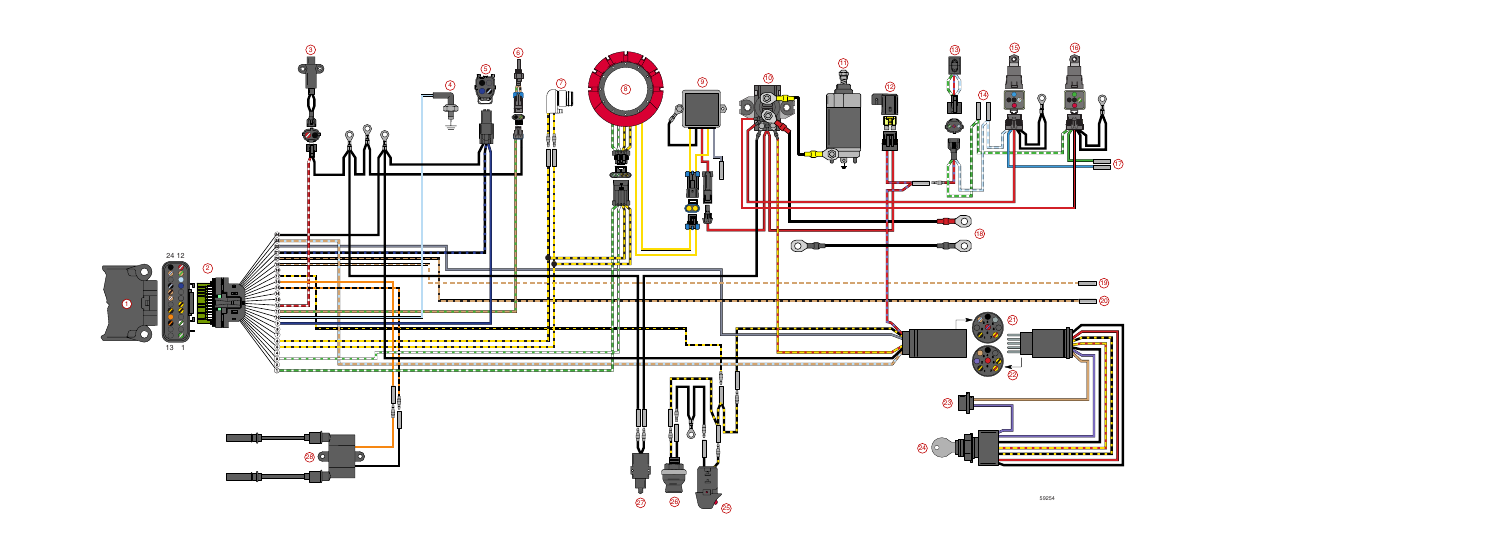

## **25 BIGFOOT (4 STROKE) REMOTE CONTROL ELECTRIC (GAS ASSIST) 2002 MODEL YEAR USA S/N 0G760300 AND UP BELGUIM S/N 0P059000 AND UP COLOR WIRING DIAGRAM**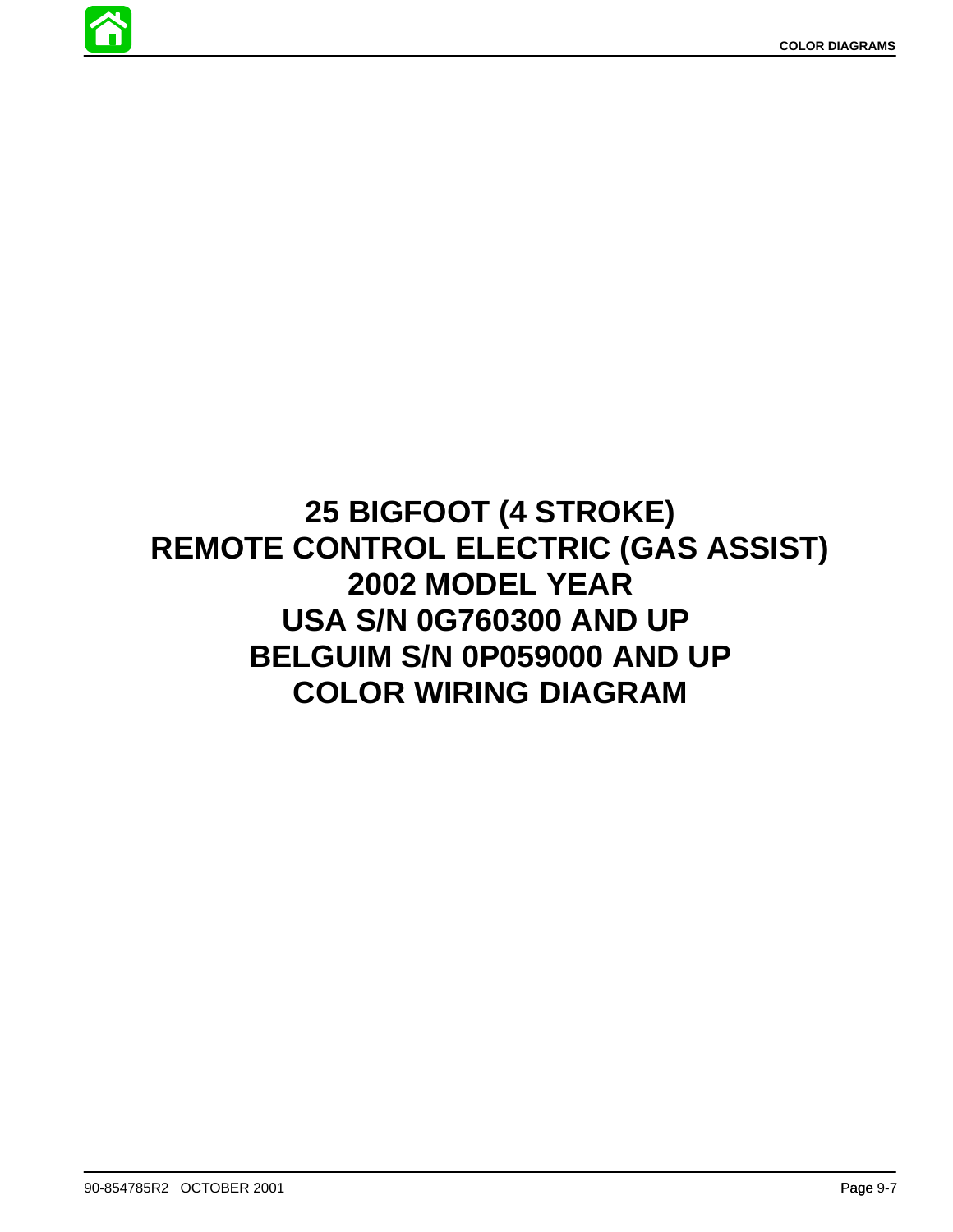#### **25 Bigfoot (4 Stroke) Remote Control Electric (Gas Assist) Wiring Diagram USA S/N 0G760300 and Up Belgium S/N 0P059000 and Up**

- 1. ECM
- 2. ECM 24 Pin Connector
- 3. Crank Position Sensor
- 4. Oil Pressure Switch
- 5. Diagnostic Device Connector
- 6. Coolant Temperature Sensor
- 7. Auto Enrichener
- 8. Stator
- 9. Voltage Regulator / Rectifier
- 10. Start Solenoid
- 11. Starter
- 12. 20 Amp Fuse
- 13. Battery Connectors
- 14. To Oil Pressure Lamp
- 15. To Over-Heat Lamp
- 16. Remote Control
- 17. ignition Coil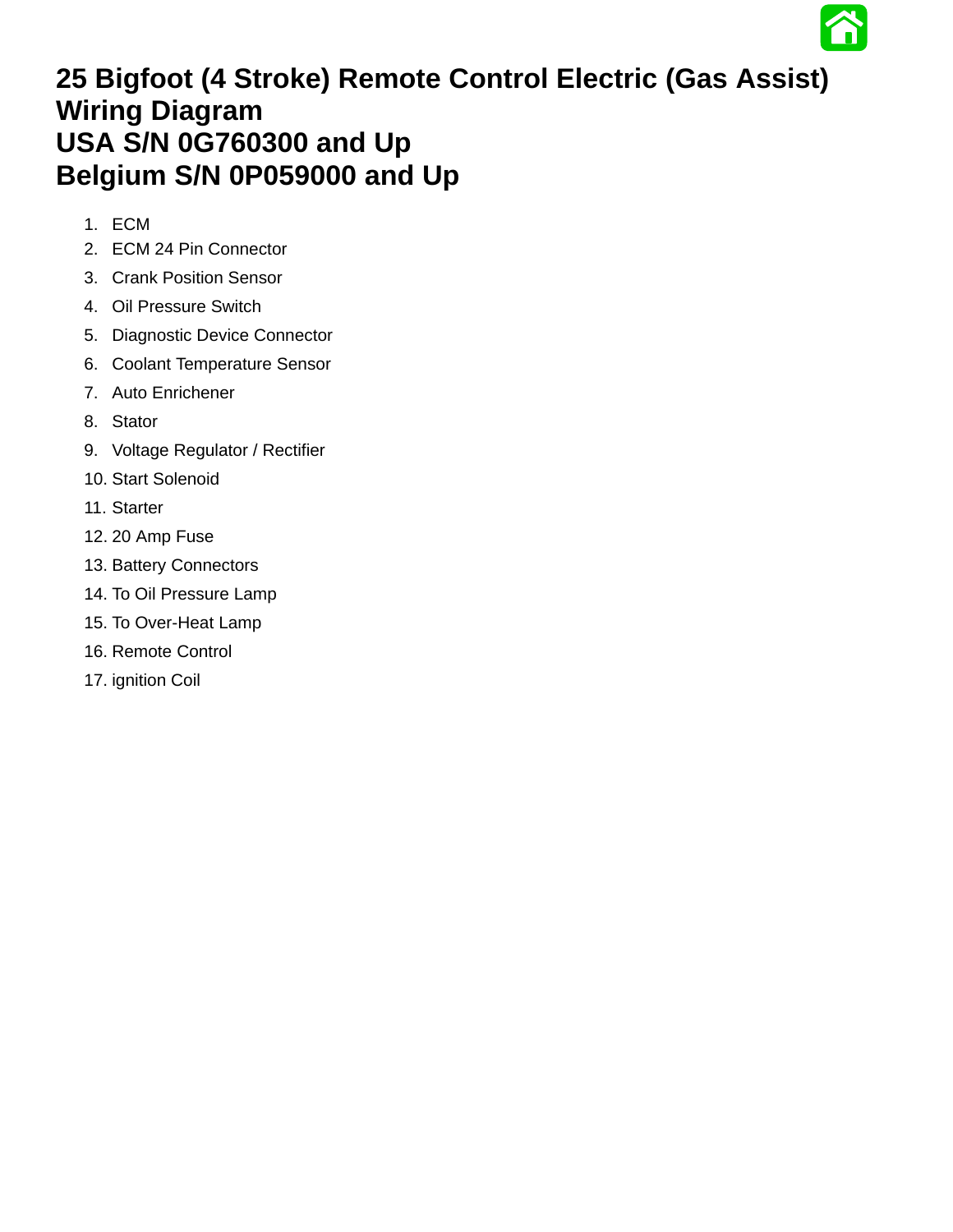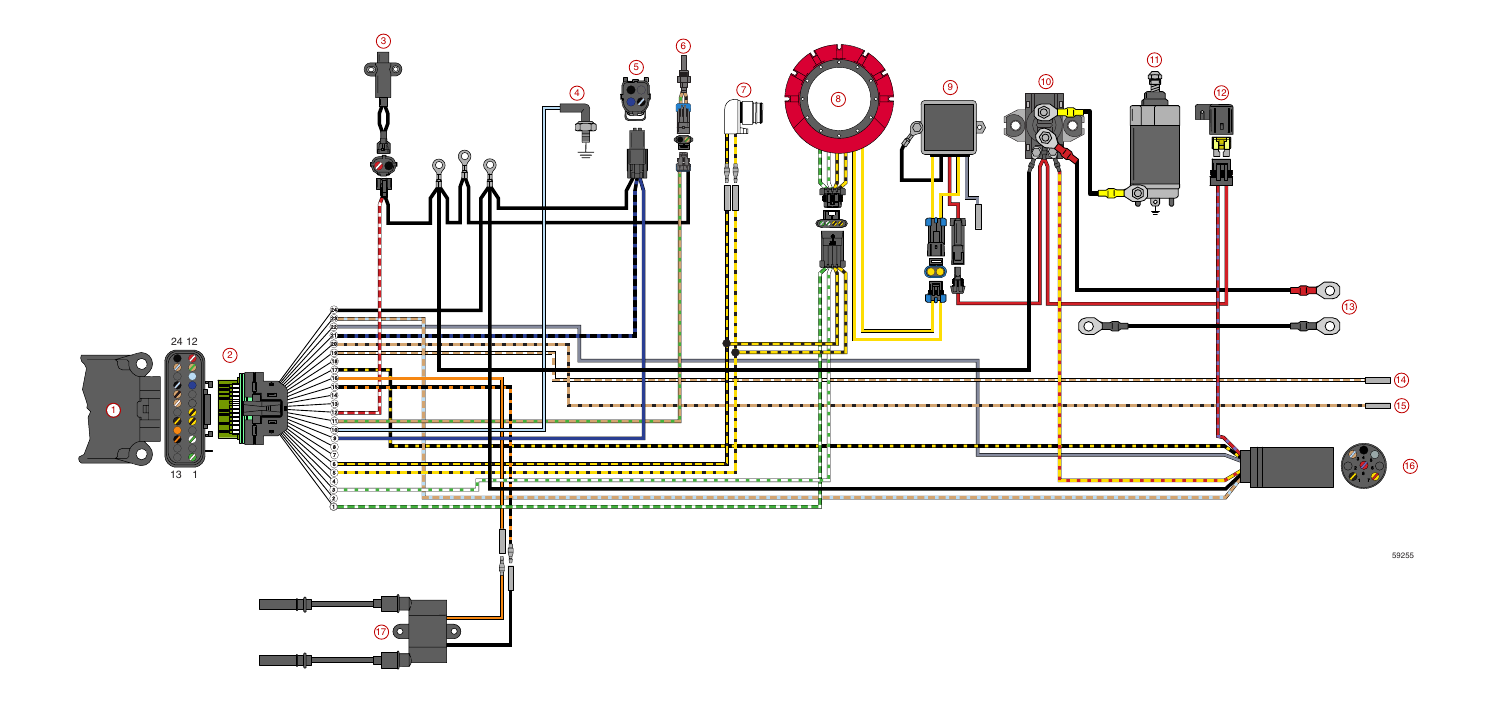

## **25 BIGFOOT (4 STROKE) TILLER HANDLE MANUAL 2002 MODEL YEAR USA S/N 0G760300 AND UP BELGUIM S/N 0P059000 AND UP COLOR WIRING DIAGRAM**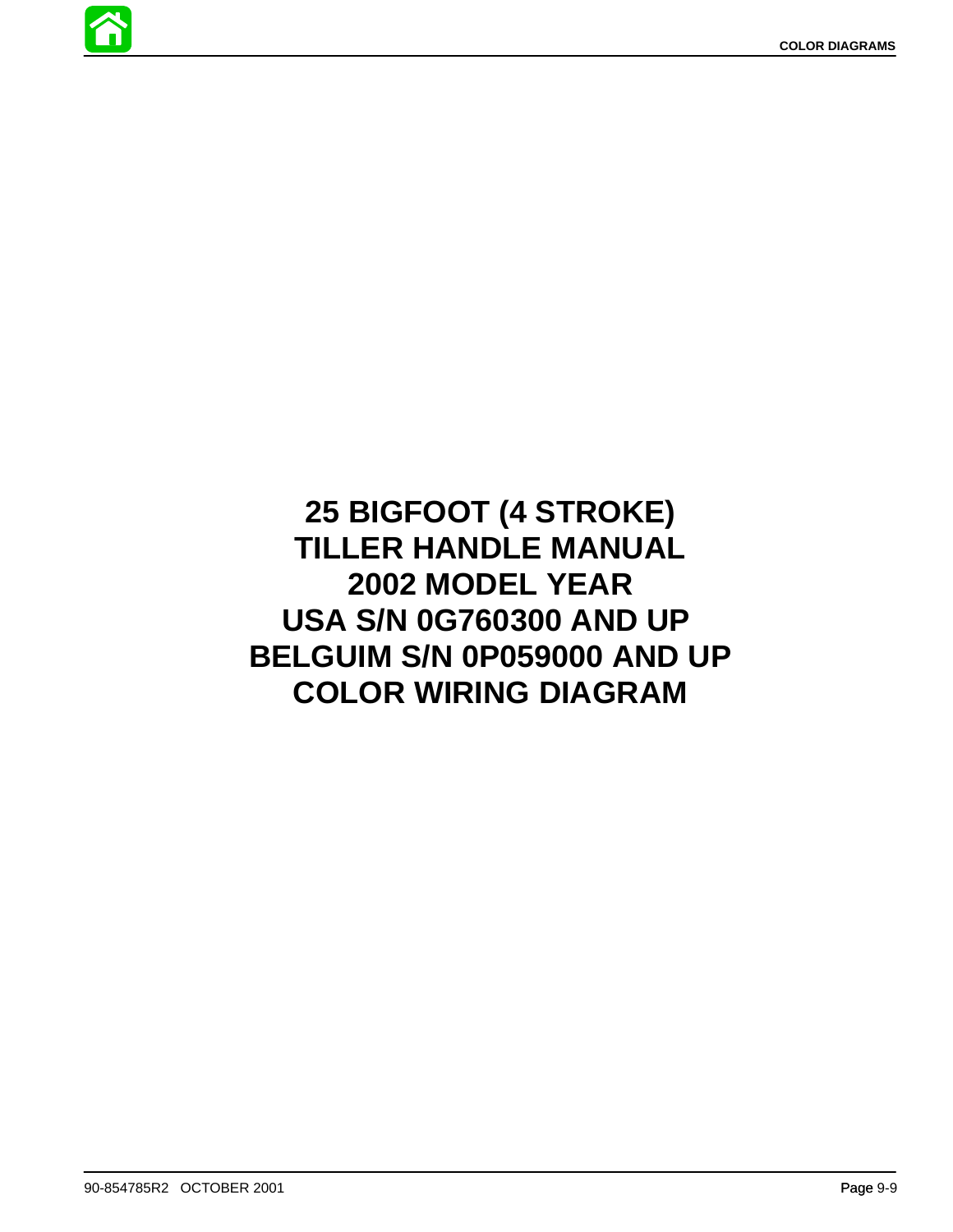

### **25 Bigfoot (4 Stroke) Tiller Handle Manual Wiring Diagram USA S/N 0G760300 and Up Belgium S/N 0P059000 and Up**

- 1. ECM
- 2. ECM 24 Pin Connector
- 3. To Tachometer
- 4. Crank Position Sensor
- 5. Oil Pressure Switch
- 6. Diagnostic Device Connector
- 7. Coolant Temperature Sensor
- 8. Auto Enrichener
- 9. Stator
- 10. Not Used
- 11. Horn
- 12. Push-Button Stop Switch
- 13. Lanyard Stop Switch
- 14. Ignition Coil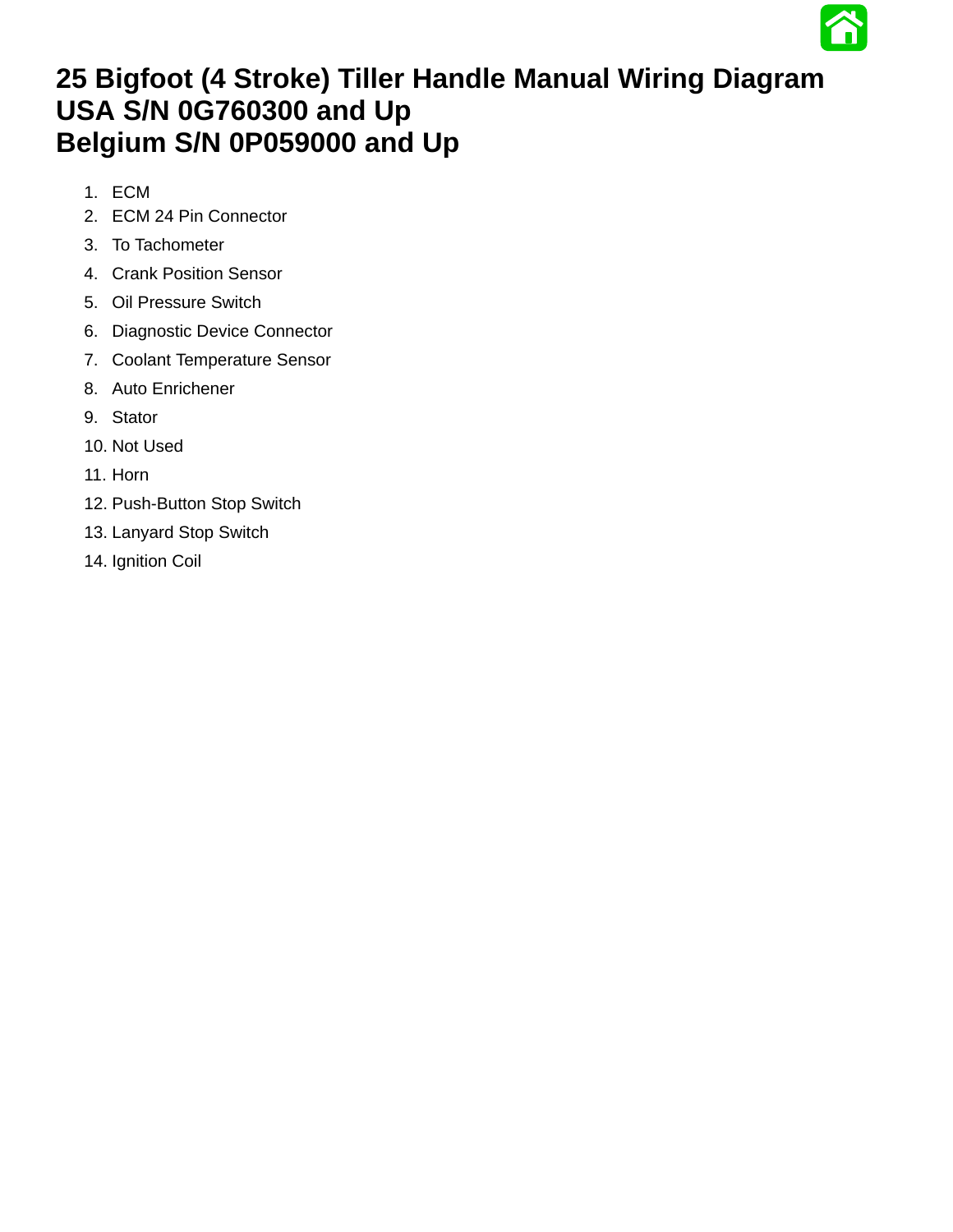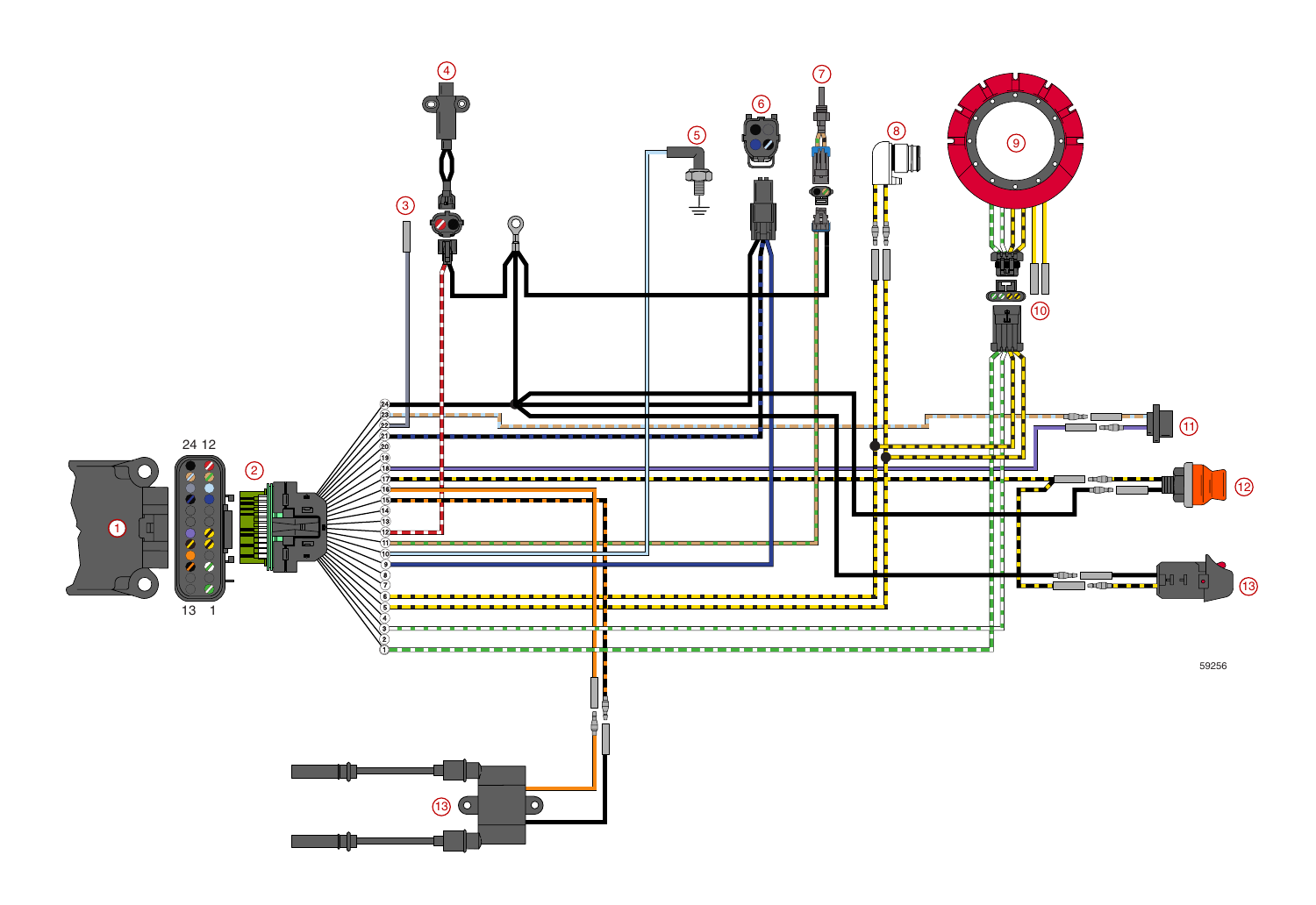

# **25 (4-STROKE) OIL FLOW DIAGRAM**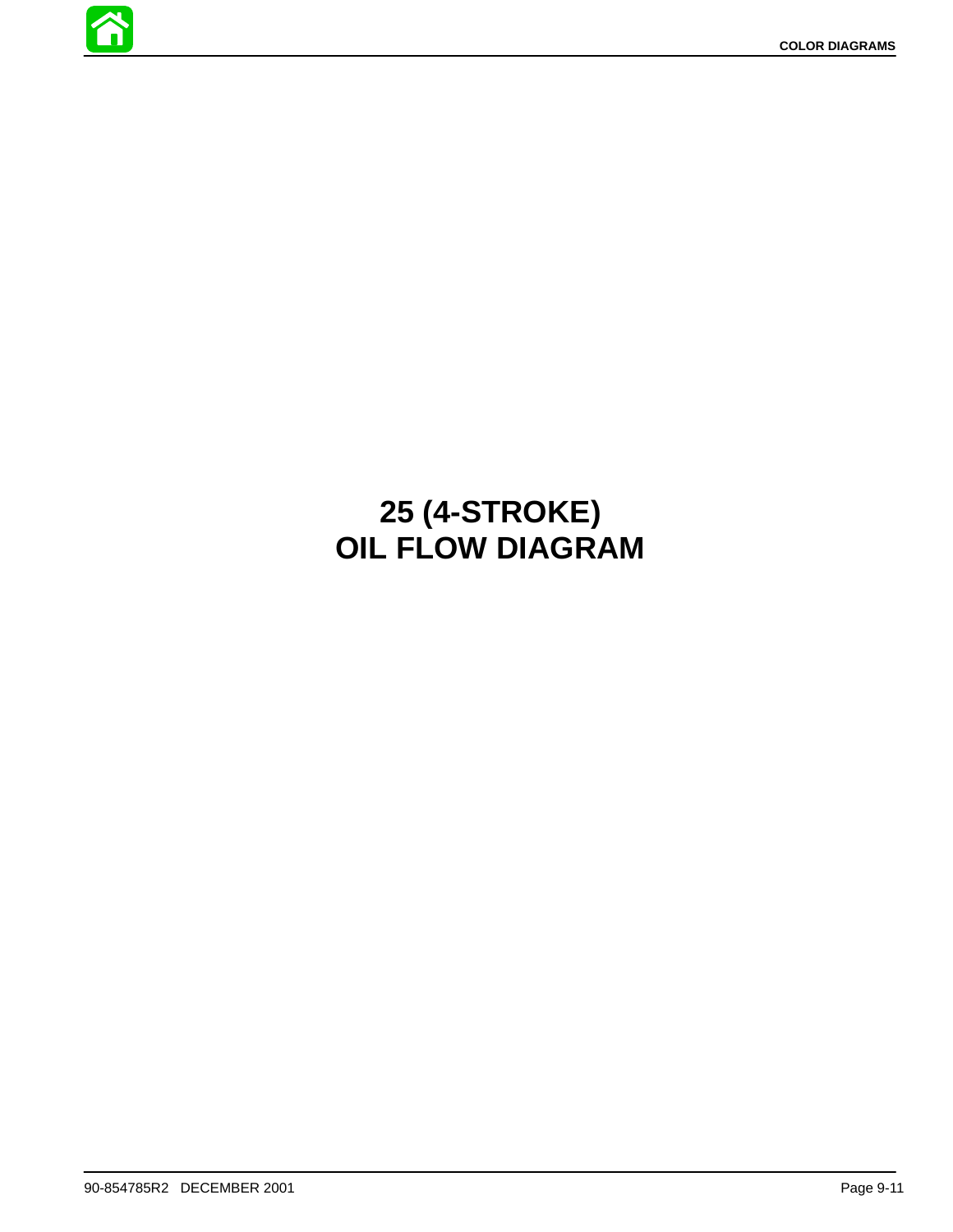

# **25 Bigfoot (4 Stroke) Oil Flow Diagram**

- 1. Sump
- 2. Oil Pick–up Oil in the sump is drawn through the pick–up tube, passages in the adapter plate, and cylinder block to the pump inlet
- 3. Oil Passages in Adapter Plate
- 4. Oil Passages in Cylinder Block
- 5. Oil Passages in Cylinder Head
- 6. Oil Pump Pumps oil through passages in the adapter plate to the oil filter.
- 7. Oil Pressure Regulator Maintains oil pressure in the circuit.
- 8. Oil Filter Filtered oil exits from center of filter and flows to a distribution passage in the cylinder block.
- 9. Crankshaft Filtered oil flows through passages in the crankshaft and cylinder block to lubricate bearings.
- 10. Piston, Rod, Wrist-Pin
- 11. Rocker Arm Shaft Filtered oil enteres the rocker arm shaft and lubricates the rocker arm and camshaft.
- 12. Rocker Arm
- 13. Camshafts
- 14. Return to Sump Oil drains back to sump through passages in the cylinder block and adapter plate.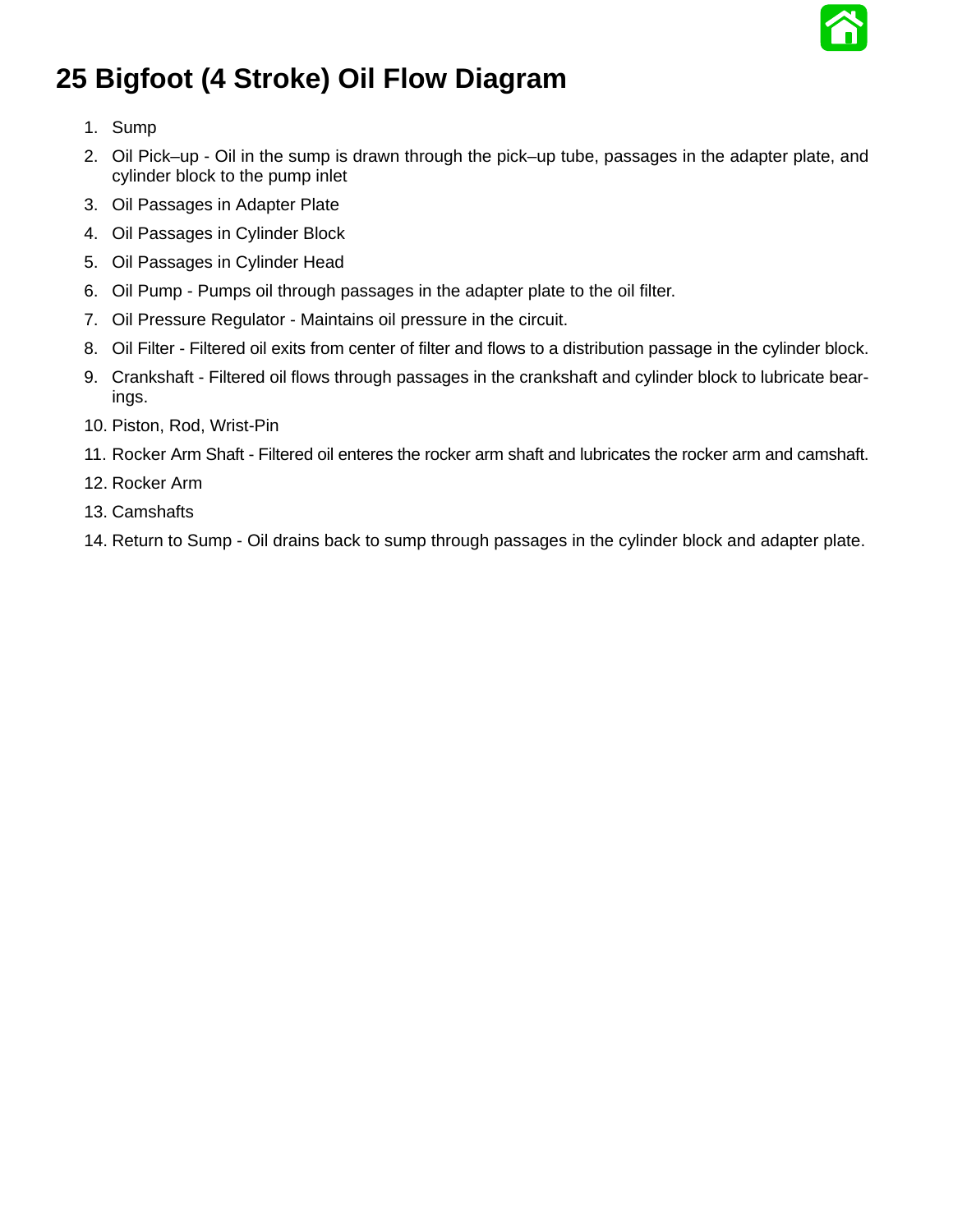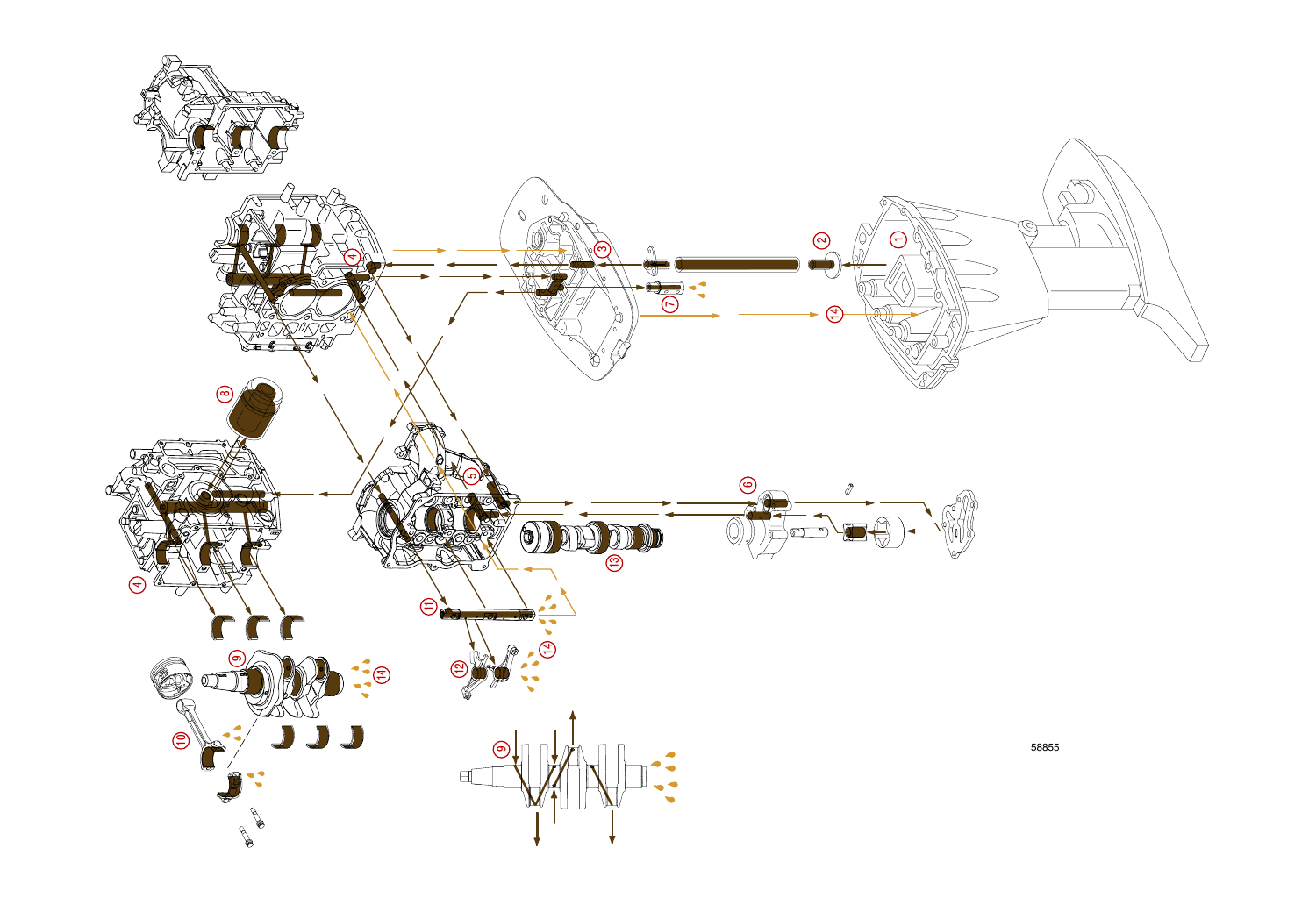

# **25 (4-STROKE) WATER FLOW DIAGRAM**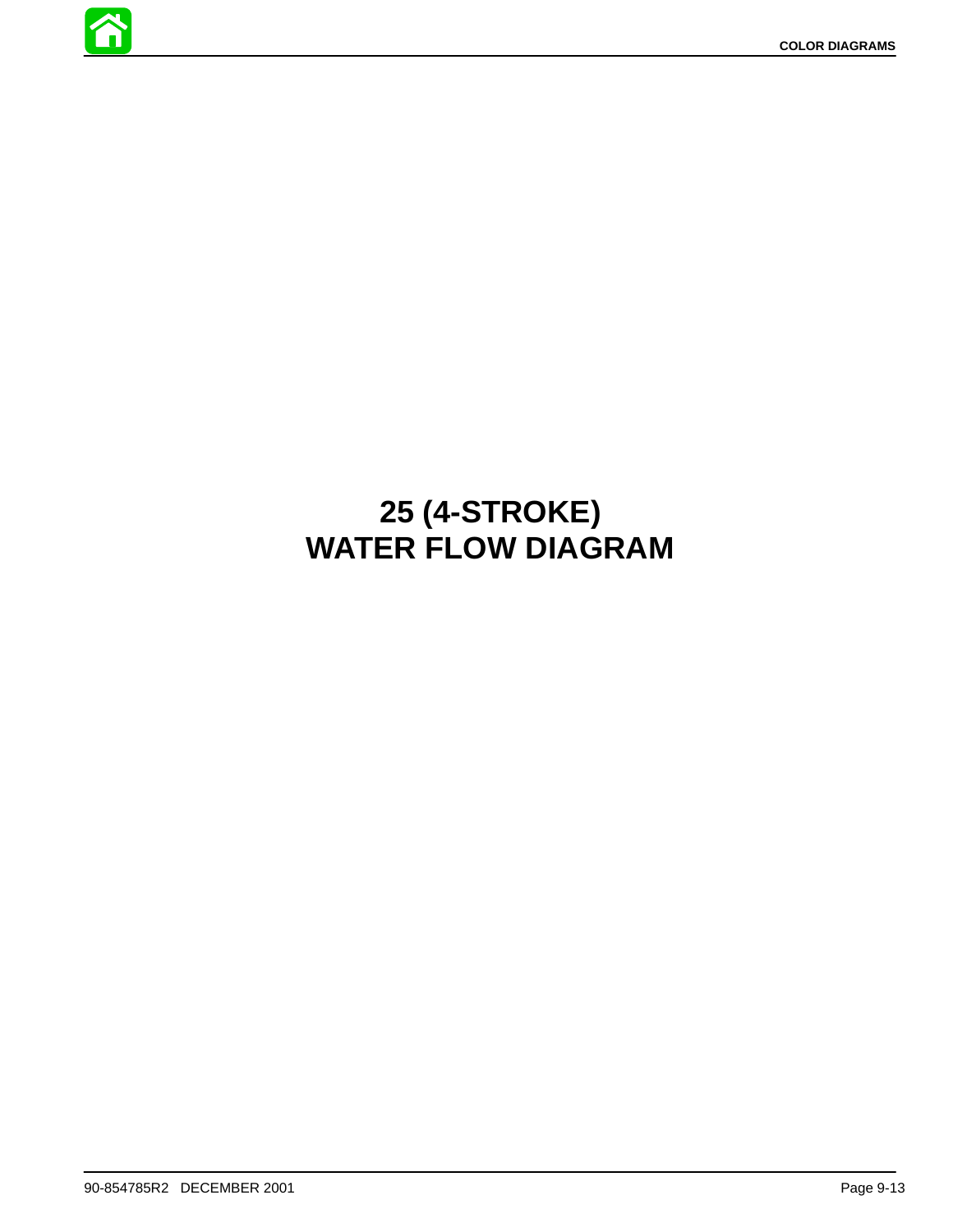

### **25 Bigfoot (4 Stroke) Water Flow Diagram**

- 1. Water Inlet
- 2. Water Pump Water is drawn through the inlet passages to the water pump.
- 3. Driveshaft Housing
- 4. Water Tube Pressurized water flows through the water tube, adaptor plate, and cylinder block to the exhaust cover.
- 5. Adaptor Plate
- 6. Cylinder Block Passages allow water to flow around cylinder walls and to cylinder head.
- 7. Cylinder Head Water flows through passages and back down through cylinde block out to thermostat housing.
- 8. Exhaust Cover
- 9. Thermostat Opens at 138 to 148 degrees F.
- 10. Fuel Cooler / Fuel Pump Continous water flow is used to cool fuel pump housing to prevent vapor lock in fuel lines.
- 11. Tell-Tale
- 12. Water discharged with exhaust.